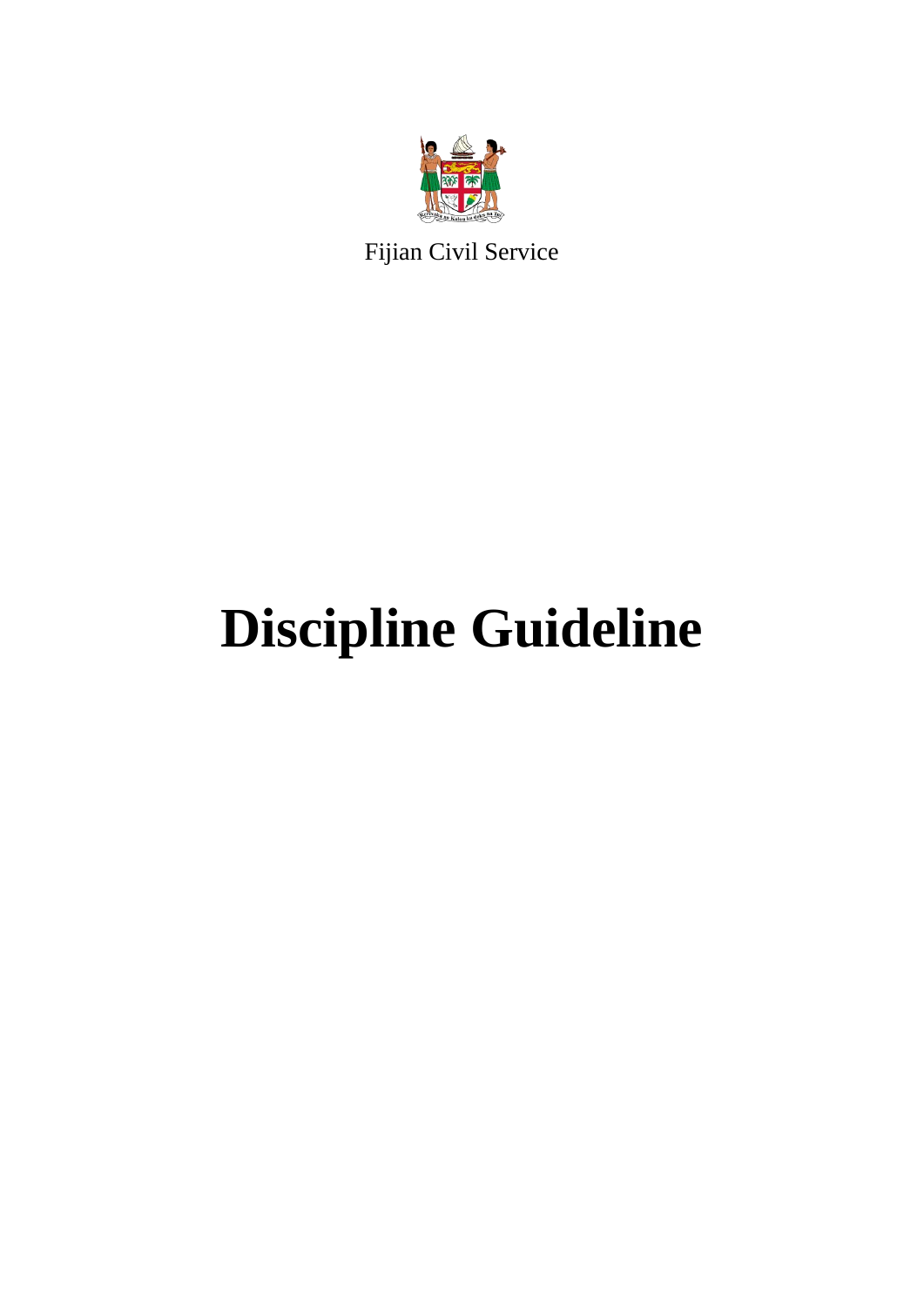**Issued : January 2017 st Revision : July 2018 nd Revision : November 2018 rd Revision : January 2019 th Revision : August 2021**

For further information contact: mcs@govnet.gov.fj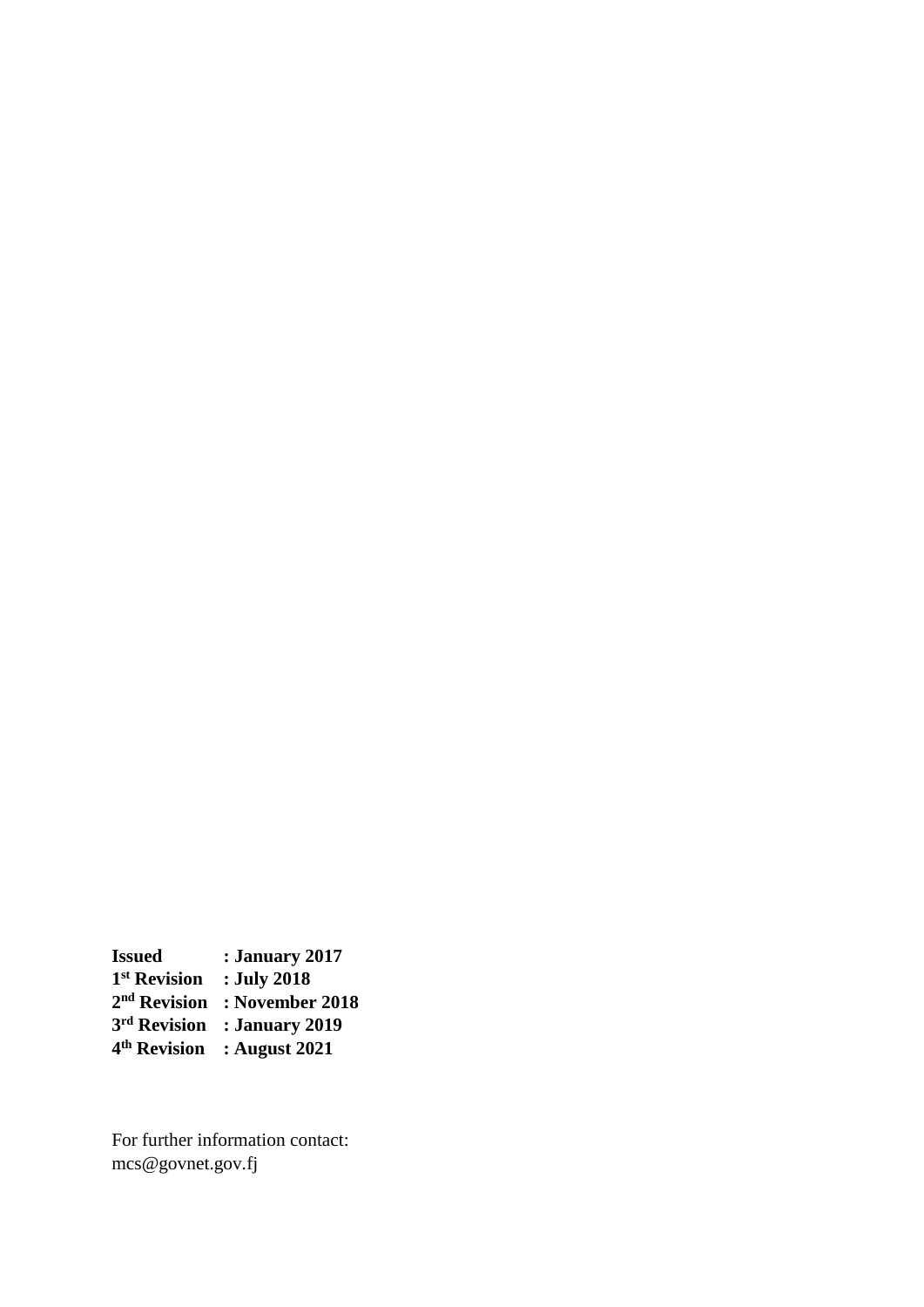# **DISCIPLINE GUIDELINE AUGUST 2021**

# **1. Objectives**

The objectives of this guideline are to:

- 1.1. Enable Permanent Secretaries to apply their Constitutional responsibilities to "institute disciplinary action" and to "remove employees" fairly, consistently and equitably where necessary.
- 1.2. Ensure consistency in the application of fair and transparent Discipline across the Fijian Civil Service.

#### **2. Background**

- 2.1. The Fijian Constitution s.127 (7), states that the Permanent Secretary of each Ministry shall have the authority to appoint, remove and institute disciplinary action against all staff of the Ministry, with the agreement of the Minister responsible for the Ministry.
- 2.2. The Fijian Constitution also mandates the "cultivation of good human resource management and career development practices, to maximise human potential", specifically s.123 (h). This requires all Government employees to adhere continuously to the required level of conduct and job performance.
- 2.3. This guideline applies to all current staff in Ministries, including General Wage Earners, temporary and project staff.
	- 2.3.1. Where a contract lapses during discipline action, the contract will not be extended and the disciplinary action will also lapse;
	- 2.3.2. Where the disciplinary action has lapsed, any entitlements must be paid to the employee as the case has not been proven and no penalty can be imposed.
- 2.4. Disciplinary action can only be undertaken by the Permanent Secretary of the employee's Ministry.
- 2.5. The Guideline supports the requirement for employees to understand their responsibilities fully with regard to relevant ministry codes of conduct, Civil Service Values and individual standards of work performance.
- 2.6. The purpose of Discipline is to correct behaviour and to improve poor performance. Any disciplinary action is not intended to be used to punish or embarrass an employee.
- 2.7. In principle, any Disciplinary action that is undertaken must be:
	- 2.7.1. Prompt;
	- 2.7.2. Transparent;
	- 2.7.3. Fair and impartial;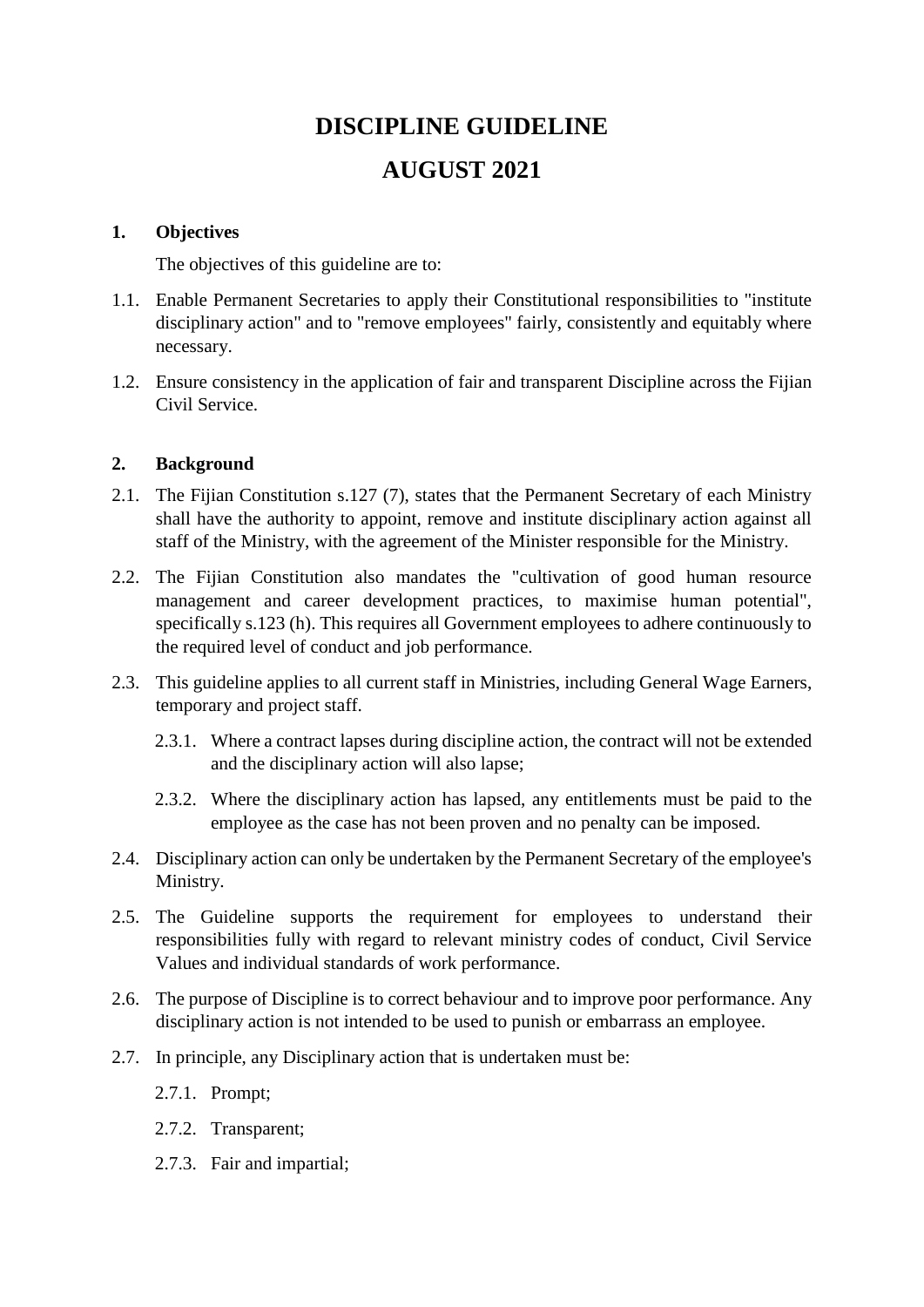# 2.7.4. Consistent;

- 2.7.5. Made with the employee's understanding and, where appropriate, after the employee is given the opportunity to improve.
- 2.8. This guideline does not replace any role provided by the Office of the Solicitor General in providing legal advice on the action to be taken with regard to disciplining employees. Permanent Secretaries may seek legal opinion from the Office of the Solicitor-General with regard to any potential disciplinary action;
- 2.9. This guideline has been updated with minor, clarifying sections following the comprehensive review conducted during 2017.
- 2.10. This guideline has been further updated in August 2021 to reflect changes in the coordinating Ministry and Departments, as well as to include review timelines.

# **3. Definitions**

- 3.1. Discipline in the workplace is the means by which supervisory personnel address poor or underperformance, failure to uphold the Civil Service Values, breaches of the Code of Conduct or contract provisions or failure to follow the General Orders and/or established Civil Service and Ministry policies and procedures.
	- 3.1.1. Underperformance or poor performance is performance of duties at a lesser standard than that which is required in the job description and/ or for the step the employee occupies on the Salary bands;
	- 3.1.2. The Civil Service Values are as identified in S123 of the Fijian Constitution;
	- 3.1.3. Contract provisions are the clauses in the current employment contract for the employee;
	- 3.1.4. The Code of Conduct is the Civil Service Code of Conduct in the Civil Service Act and any other Code of Conduct issued through legislation; and
	- 3.1.5. Established Civil Service and Ministry policies and procedures are those issued in writing by authorised officers in the Civil Service.
- 3.2. "Institute Disciplinary Action" commences after the Permanent Secretary confirms / establishes that there is a discipline case that needs to proceed. This may include providing written instructions on the need to amend behaviour or performance (warning letter) and/ or formally notifying the PSTD of a case for their adjudication.
- 3.3. "Remove" is defined as invoking the contractual clause to remove an employee from the workplace and terminate the contract.
- 3.4. A trained Investigation Panel member is a current Civil Servant who has completed an approved Investigation Panel Training program:
	- 3.4.1. Training programs will be approved and provided by the Ministry of Civil Service through the Core Skills Training Unit.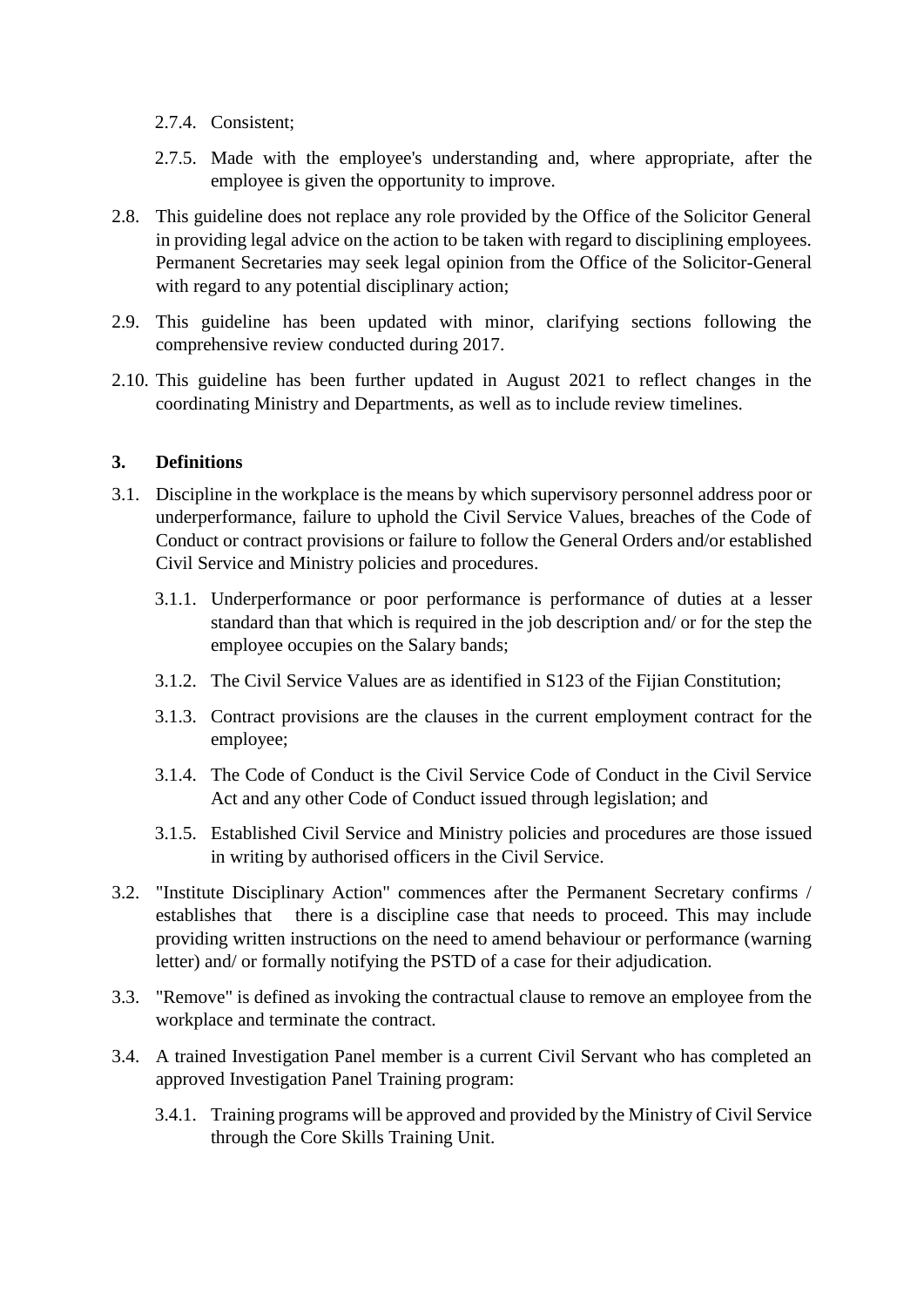3.5. An employee is a current staff member of a Ministry, either with a current contract or who is permanently employed. The provisions apply equally to those on probation, short and long term contracts, wages and salaried staff.

# **4. Natural Justice - Guiding Principle**

- 4.1. All disciplinary processes will incorporate the principle of Natural Justice.
- 4.2. The principle of Natural Justice requires that investigations, and any related decisions, are fair and reasonable.
- 4.3. In the context of Workplace Discipline, Natural Justice requires that employees have the right to:
	- 4.3.1. Be informed of the details of the allegation;
	- 4.3.2. Be provided with the opportunity to respond to the allegation;
	- 4.3.3. Be given adequate time to respond to the allegation; and
	- 4.3.4. Be given the opportunity to have support or representation during the investigation.

#### **5. Instituting a Performance Improvement Programme**

- 5.1. Where a supervisor identifies that an employee is not performing to the required standard, the supervisor will:
	- 5.1.1. Advise the employee of the areas where their performance does not meet the required standard;
	- 5.1.2. Confirm for the employee what the required standard is;
	- 5.1.3. Identify with the employee reasons for the underperformance;
	- 5.1.4. Confirm with the employee actions required of the employee to improve their performance and the timeline for such improvement;
	- 5.1.5. Document the discussion and agreed plan for improvement; and
	- 5.1.6. Advise the PS of the action taken and agreed plan for improved performance.
- 5.2. Timelines for a performance improvement plan will vary depending on the nature of the improvement required, but should not exceed three months.
- 5.3. The supervisor will monitor the employee's performance and provide ongoing feedback to the employee on their progress in meeting the required standards of performance.
- 5.4. Within 5 days of conclusion of the period given for improvement, the Supervisor will collate all documentation and report on progress to the Permanent Secretary with a recommendation on whether to conclude or continue the performance improvement program, or institute formal disciplinary action.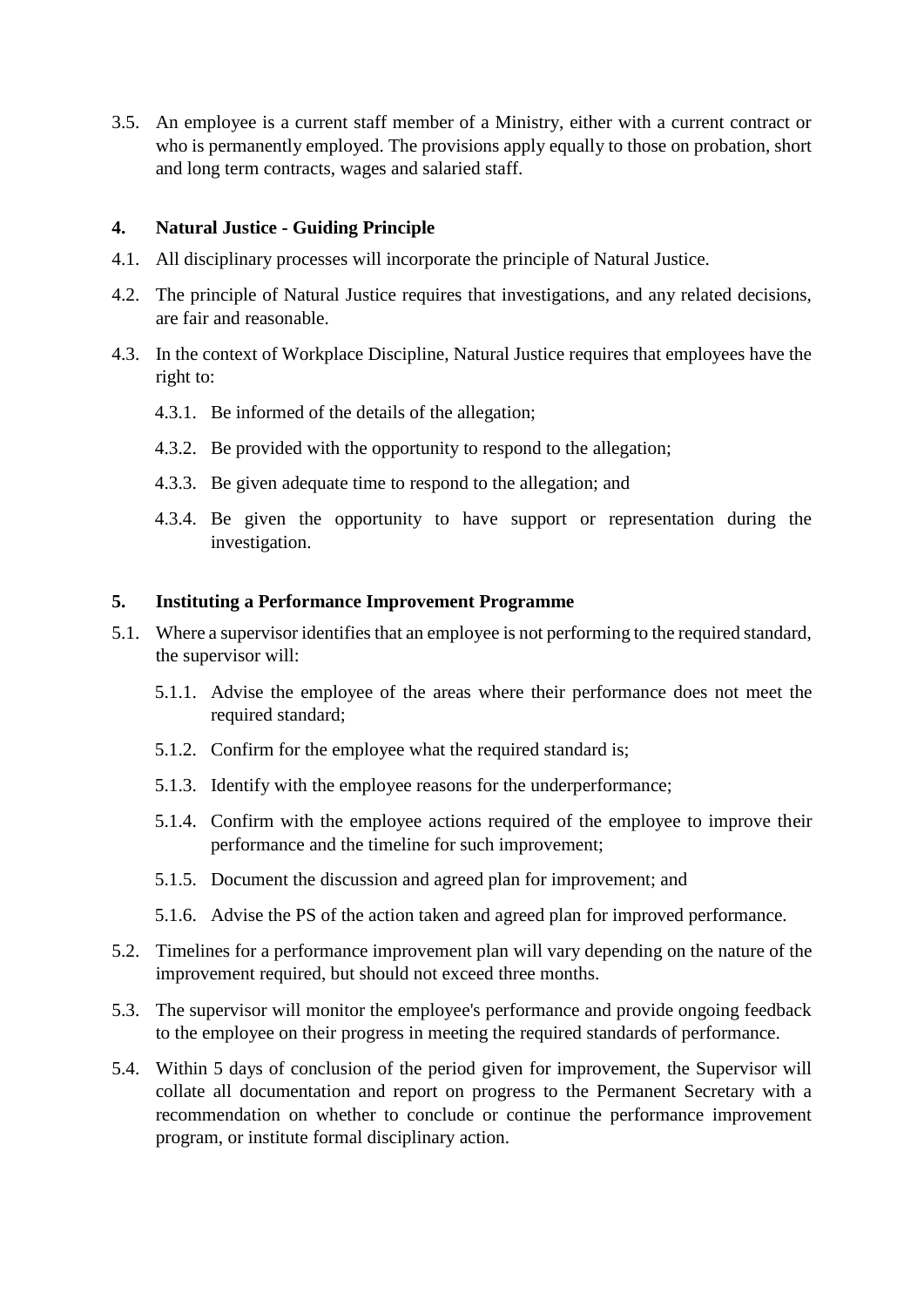- 5.4.1. The supervisor will advise the employee of their recommendation and give the employee an opportunity to comment on the recommendation.
- 5.5. The Permanent Secretary will, within five days of receipt of the report, decide appropriate action and advise the employee and supervisor accordingly.
- 5.6. Performance improvement programmes should not be used to manage poor behaviour, including late and inconsistent attendance.

# **6. Confirm a Disciplinary Case to Proceed**

- 6.1. Where an issue that could result in a need for disciplinary action is identified, within five days of identification that an investigation is required, the Permanent Secretary will follow a process that covers the principles of Natural Justice and includes the following broad steps:
- 6.2. Notify the employee that an investigation is to be undertaken and how that process will work.
- 6.3. Appoint an investigation panel of at least three, trained members, who are at or above the level of the employee being investigated:
	- 6.3.1. All investigation panels will have gender balance;
	- 6.3.2. Investigation panel members must be current civil servants and may come from any Ministry in the Civil Service.;
	- 6.3.3. Appointment to an investigation panel is considered to be official duty, and is part of the employee's corporate responsibility. No additional allowances are payable for the time commitment, normal travel and subsistence are payable where travel for investigation is required; and
	- 6.3.4. Appointment of the investigation panel will be in writing and will include the timeframe within which the investigation and reporting are to be completed.
- 6.4. The investigation panel will:
	- 6.4.1. Establish the facts of the case and collect all relevant evidence related to the case;
	- 6.4.2. Interview relevant people, including the employee concerned;
	- 6.4.3. Review relevant information;
	- 6.4.4. Provide a report giving the details of their investigation and conclusions on whether the allegations are well founded or not; and
	- 6.4.5. Make a recommendation on whether to institute disciplinary action or remove the employee.
- 6.5. Where interviews are to be conducted, the Permanent Secretary wilt ensure that the investigation panel have the skills required for the relevant interviews.
	- 6.5.1. Where minors are to be interviewed, parental consent, in writing must be obtained and appropriate support must be provided to ensure valid information is gathered.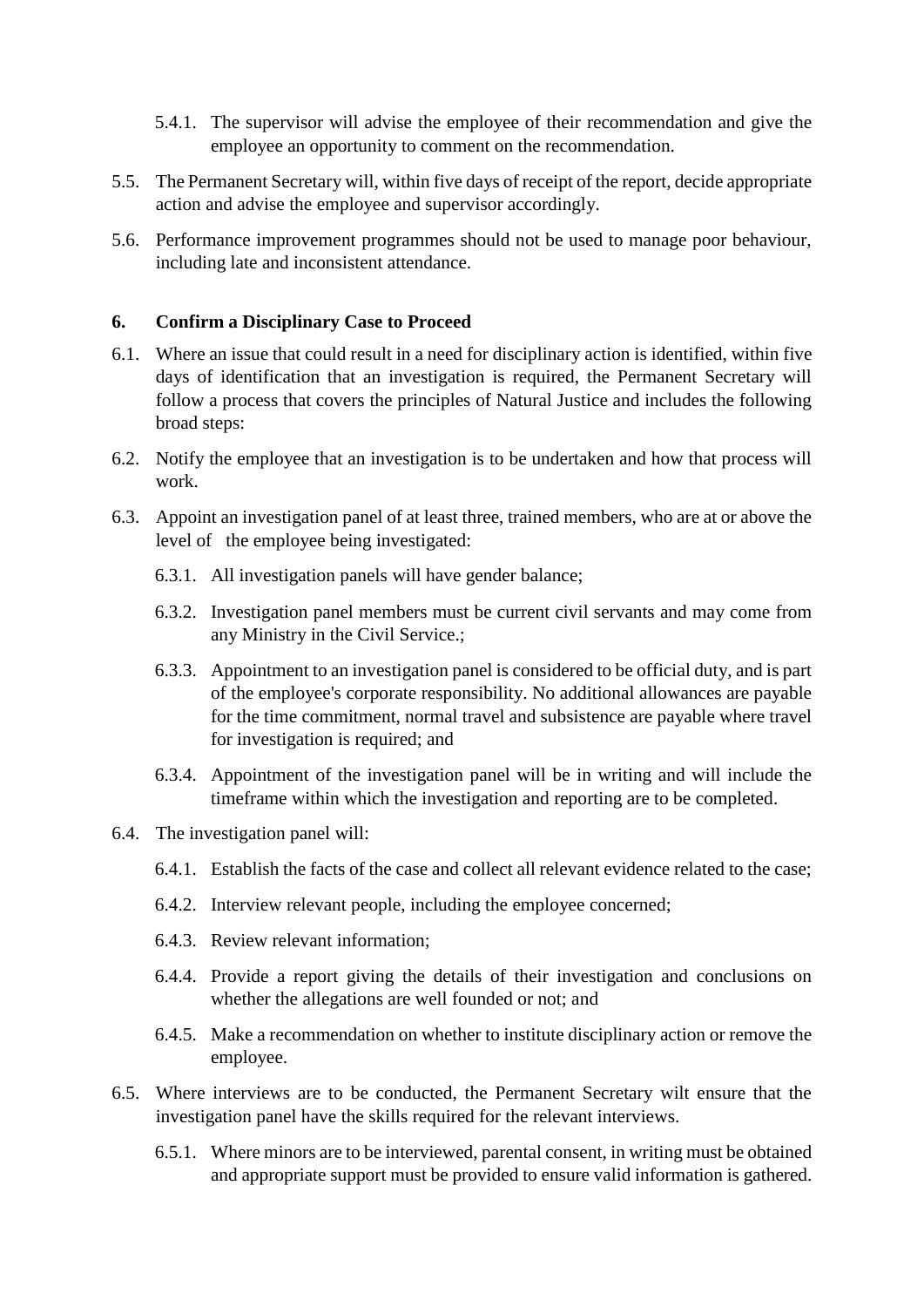- 6.6. Within 10 days of receipt of the report the Permanent Secretary will determine whether to accept the panel's recommendations, in agreement with their Minister:
	- 6.6.1. Where the Permanent Secretary confirms that the allegations have been proven, the employee will be given a final, formal notification that serious action is being considered, through the issue of a "show cause" notice. This notification gives the employee the opportunity to present any other information they feel relevant before the final decision and penalty are determined;
	- 6.6.2. After consideration of any further information, the Permanent Secretary in agreement with their Minister, will determine the final outcome of the case; and
	- 6.6.3. The employee and their supervisor will be advised of the Permanent Secretary's decision and any further action that will be taken.

#### **7. Suspension of an Employee**

- 7.1. The Permanent Secretary may suspend the employee at any stage during the process. In determining whether suspension is warranted, the Permanent Secretary will consider whether:
	- 7.1.1. The presence of the employee could compromise safety in the workplace;
	- 7.1.2. The presence of the employee could compromise or hinder the investigation; and
	- 7.1.3. There are concerns about the preservation or integrity of Ministry information, property or service to the public.
- 7.2. If a decision to suspend is made by the Permanent Secretary, the employee will have the decision confirmed in writing. The written advice will include all relevant details of the suspension.
- 7.3. Any period of suspension while the matter is under investigation by the Ministry is on full pay.
- 7.4. If the decision is made to institute Disciplinary Action, any suspension will initially be on no pay:
	- 7.4.1. The period of no pay will commence from the date the case is referred to the Public Service Disciplinary Tribunal (PSDT);
	- 7.4.2. Payment of any salary once the case is referred to PSDT will be determined by the PSDT following a request by the employee to it in accordance with their procedures; and
	- 7.4.3. Where an employee occupies staff quarters, they may be required to vacate the staff quarters within one month from the date the case is referred to PSDT;
		- 7.4.3.1. In accordance with the Civil Service Regulations, only PSDT can require a staff member to vacate quarters. Such a request should form part of the Ministry case submission to the PSDT;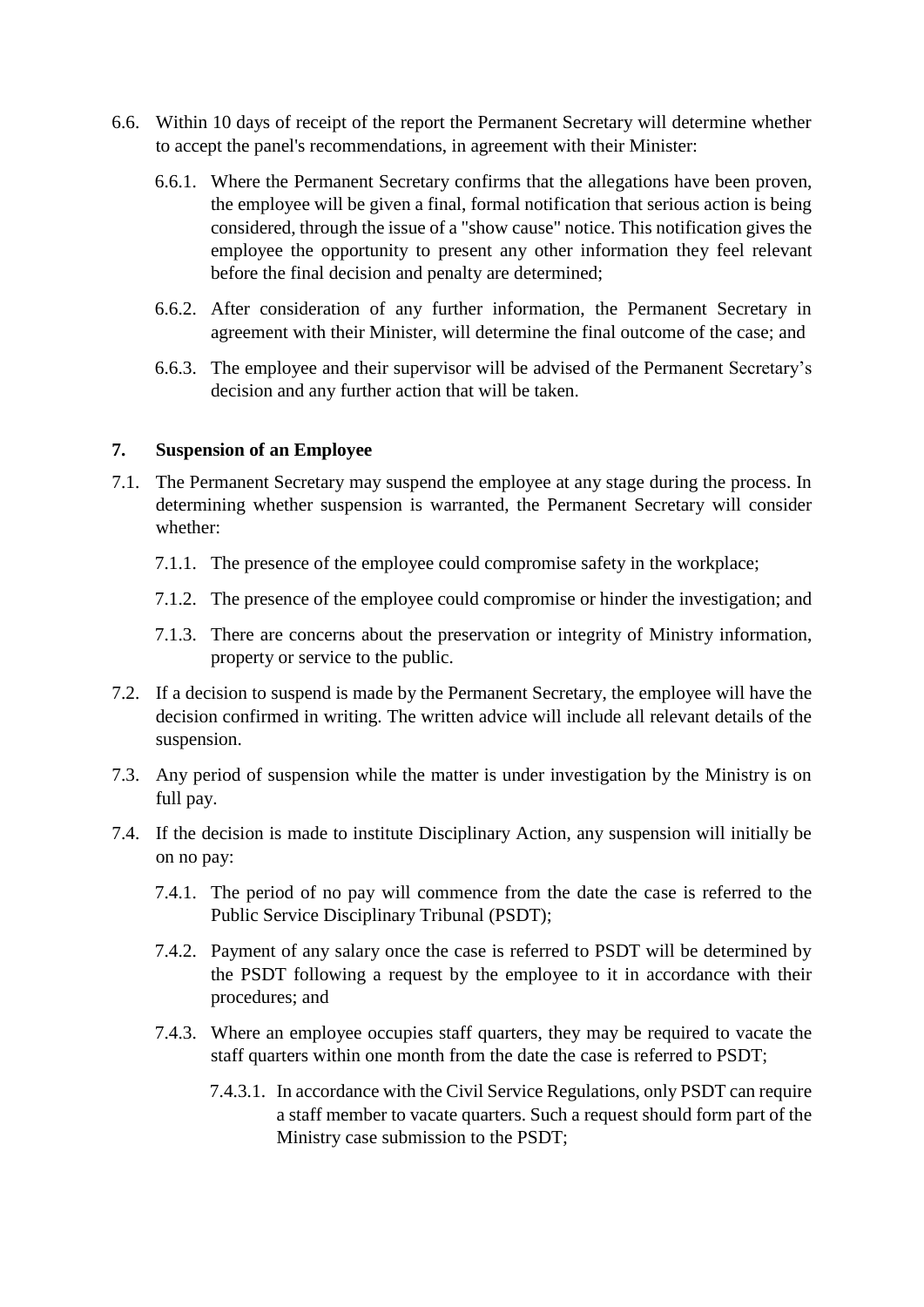7.4.4. Any reasonable expenses incurred in vacating the staff quarters will be borne by the Ministry.

# **8. Institute Disciplinary Action**

- 8.1. Where the Permanent Secretary decides there is a discipline case for further action, the Permanent Secretary, in agreement with their Minister, may institute Disciplinary Action in the following ways.
- 8.2. Where the offence is such that the investigation recommends that no immediate penalty be applied but that the employee be formally notified of the need to change their behaviour or performance, the Permanent Secretary may issue a formal written warning to the employee.
- 8.3. Formal warnings will be in writing and will include:
	- 8.3.1. Confirmation of the circumstances leading to the warning;
	- 8.3.2. The nature of the behaviour or performance that is to be amended;
	- 8.3.3. he consequences of not improving or repeating the behaviour or performance that is to be amended;
	- 8.3.4. Where a warning is not appropriate, but where the case does not warrant removal of the employee, the Permanent Secretary will package all relevant information and send same to the PSDT for determination; and
	- 8.3.5. Submissions will conform to the format prescribed by the PSDT.

#### **9. Remove an Employee**

9.1. The Permanent Secretary, in agreement with their Minister, may remove any contracted employee in accordance with the terms of their contract and having complied with the principles of Natural Justice and confirmed a case to answer in accordance with Section Six of this guideline.

# **10. Implement the Decision Of PSDT**

- 10.1. The PSDT will determine the outcome of discipline cases forwarded to it.
- 10.2. The PSDT will advise the Permanent Secretary of the outcome of relevant discipline cases, and any penalty to be imposed.
- 10.3. Should the Permanent Secretary disagree with the decision of the PSDT, the Permanent Secretary may request the Solicitor General to appeal the decision to the High Court:
	- 10.3.1. The Solicitor General will determine whether to appeal and will advise the Permanent Secretary accordingly.
- 10.4. Where there is no appeal of the decision of PSDT, the Permanent Secretary will implement the decisions of the PSDT.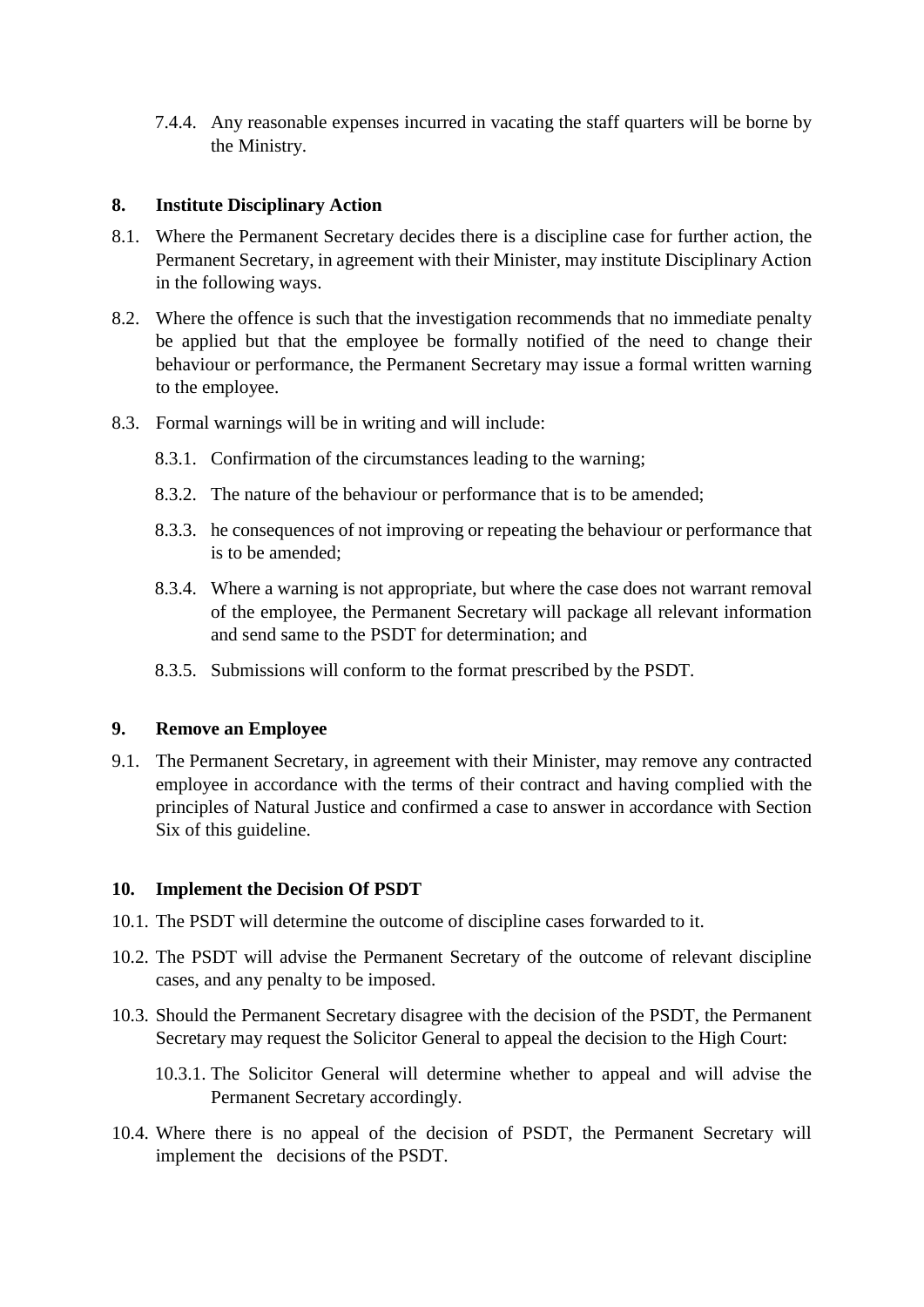# **11. Employee Appeals**

- 11.1. Where an employee is unhappy with the Ministry process they may follow the grievance procedures under the Employment Relations Act.
- 11.2. Any decision of the PSDT is reviewable by the High Court (Constitution s.120 (10)).

# **12. Maintaining Confidentiality**

12.1. When addressing disciplinary issues including poor performance or misconduct all those involved must respect and maintain confidentiality of the information obtained.

# **13. Criminal, Fraud And Corruption Matters**

- 13.1. Any potentially criminal matter is to be referred to the Police.
- 13.2. Any potentially fraudulent or corrupt matter (including any criminal matter that is potentially corrupt) is to be referred to FICAC.
- 13.3. Any internal disciplinary action may be carried out independently and parallel to any investigation by the relevant authorities.

# **14. Professional Bodies**

- 14.1. Where licensing, membership of, or registration by, a professional body (e.g. Chief Registrar, Medical Council) is a pre-requisite for an employee holding a specific position in their Ministry the employee's continued employment is dependent on maintaining that standing with their professional body.
- 14.2. The relevant professional body may investigate alleged breaches of the member's professional conduct in accordance with their own governing legislation.
- 14.3. Once the professional body has completed their enquiries, a separate and independent employment investigation may be carried out.
- 14.4. Should an employee's membership or registration be revoked, this will result in their immediate removal from office or a recommendation to PSTD for dismissal of permanent employees.

# **15. Ongoing Training and Implementation**

- 15.1. All transition arrangements have now concluded.
- 15.2. Ongoing training for Investigation Officers, Supervisors and Managers and New appointees (Induction of Core Skills) will be conducted through the Ministry of Civil Service Core Training Skills unit. The Ministry of Civil Service will provide an updated list of accredited Investigation Officers to all Ministries on a quarterly basis.